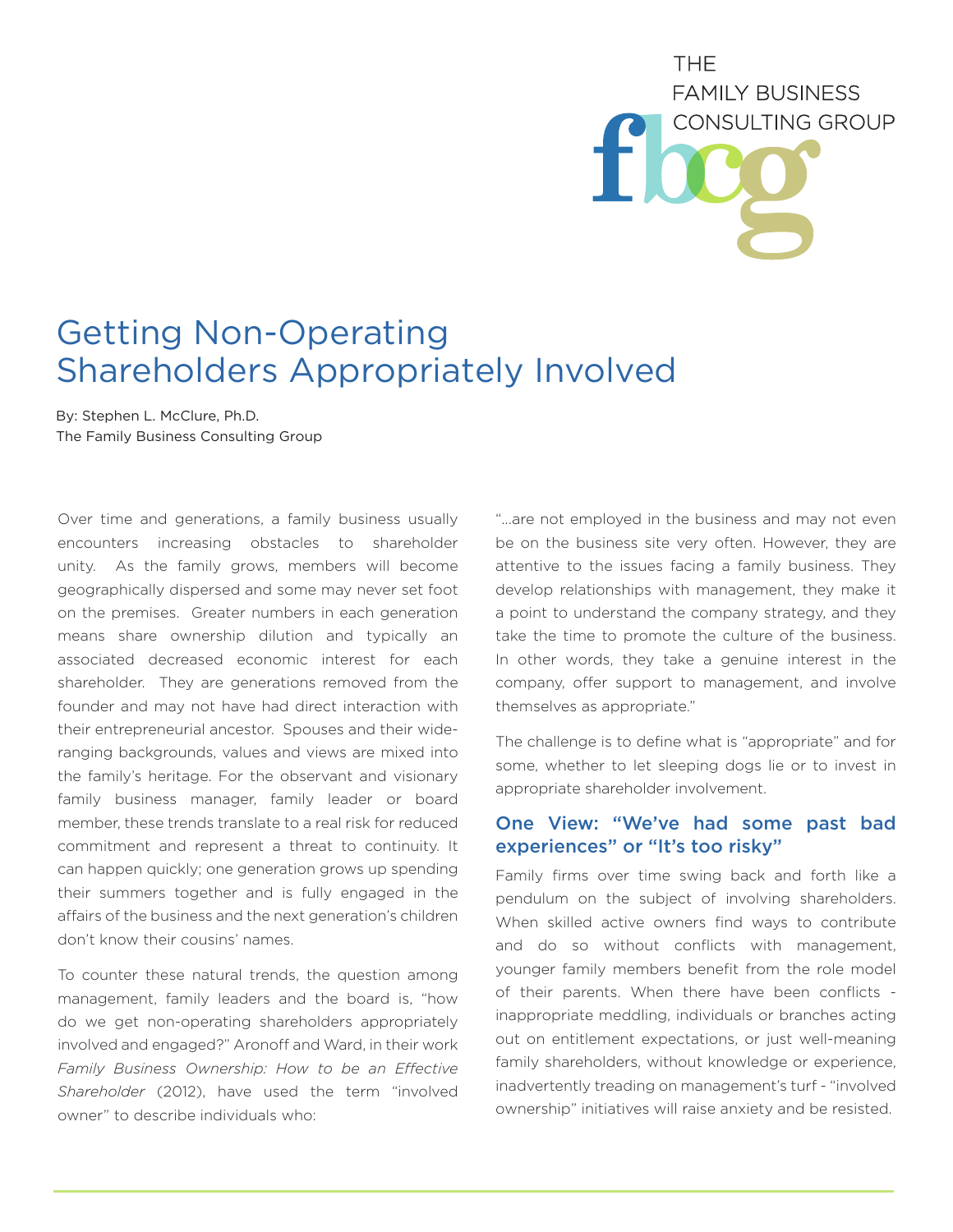Shareholder involvement is easily mismanaged and may be seen as representing more risks than upside potential. Management may consider non-operating shareholder involvement as a slippery slope toward blurring boundaries of authority and inappropriate entitlement behavior. At times it may not seem manageable; management has a business to run and the board chair has a board to manage - who can make sure "shareholder involvement" doesn't become a problem and remains meaningful and effective for those who participate as well as effective for the business? Perhaps sufficient management, board or family governance resources do not exist for adequate coordination.

# An Alternate View: "OK, I buy that engaged shareholders are good; how have others had success?"

Those who experience positive results from shareholder involvement point to the importance of clarity about appropriate roles. If the activities, the boundaries and the benefits associated with the roles of executives, directors, shareholders, and family members are well understood, there will be less risk. Trust and respect between these roles is also critical. Management and the board have to trust that shareholders will not overstep their role and genuinely believe that these family members can add value with these "assignments." Likewise, the non-operating owners have to trust and respect that the board and management have the best insight around the roles they may appropriately play as engaged owners. Finally, successful businesses give a great deal of thought to how they can best engage shareholders and ensure that they put the appropriate resources to these efforts so that these lead to positive outcomes for the business and the shareholders.

If done well, benefits of specific, appropriate roles for shareholder involvement include:

- Greater commitment from non-operating shareholders and associated lower or flexible capital costs;
- Increased or maintained trust and alignment between non-operating and operating family shareholders - it can transition from an "us vs. them" adversarial shareholder environment to a "we" environment;
- More shareholders playing involved roles, especially when multiple, varied involvement opportunities are provided will enable the full diversity of shareholders (from student to young professional to retired artist...) to feel a special connection to their family's business and enable them to add value or "earn their inheritance";
- A more knowledgeable and motivated shareholder group that will be better able to form informed opinions on matters relating to their ownership such as risk tolerance, use of capital, appropriate governance;
- A protective, caretaking or defensive approach to shareholder relations can transition into one where shareholders see it as their own responsibility to effectively contribute. Where the patriarchal "we will take care of you" mind set can lead to dependence and entitlement, empowering shareholders with some responsibility may make them more appreciative of the work involved in making the business a success, and increase their sense of responsibility to contribute to that success.

# Examples of Appropriate Involvement for Family Business Shareholders

#### 1. Relationships with employees

- A shareholder personally meets all new hires to share family history and culture as part of their orientation of new hires;
- Shareholders attend new store, new plant, or new location openings;
- Shareholders participate in dedication of ships, stores, warehouses, acquisition events, and at key company celebrations such as retirement and employee recognition dinners and holiday parties;
- Shareholders attend key regional sales meetings, or appropriate portions of the meetings.

The genuine and active involvement of non-operating shareholders is often received well by employees in the business. Shareholder visits arranged by management are interpreted as caring and indicative of the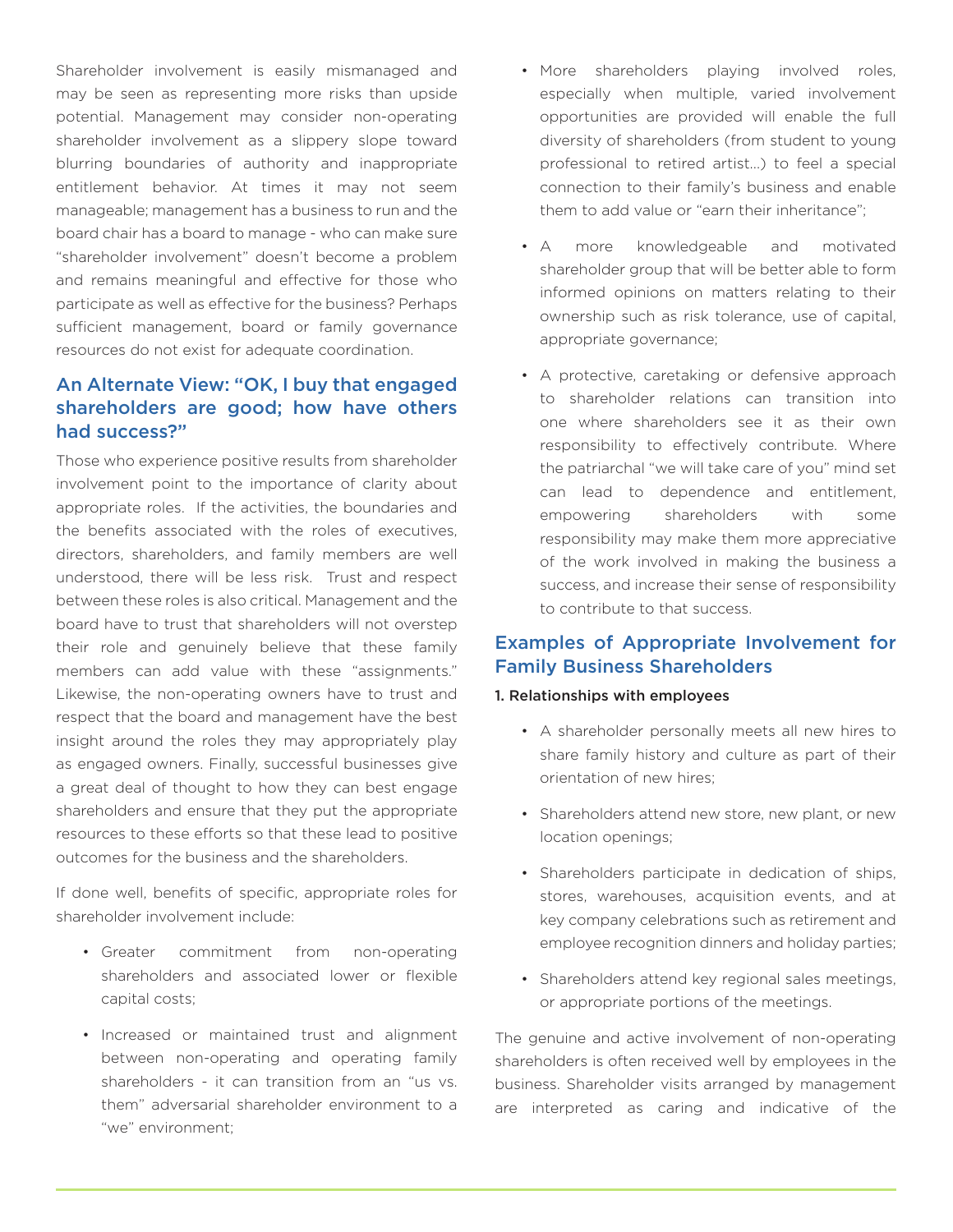importance of the unique family culture. It sends a message of continuity and the long-term commitment of the owning family. Employees who are proud of their results and of company's performance are eager to show non-operating family shareholders what has been accomplished and what is new and challenging. Shareholder interaction with employees requires little from a shareholder yet yields huge intangible returns.

## 2. Interacting with customers, distributors and suppliers

- Owner-to-owner relationship building visits to counterpart family owners of supplier and customer companies;
- Attending and representing the company at industry events and trade shows;
- Accompanying management on visits to selected customers' facilities;
- Joining dinners with key customers, distributors or vendors on a purely social level.

Many family firms take advantage of their non-operating shareholders for competitive purposes by selectively inviting them to participate in customer or vendor events. It could be just a lunch after a morning meeting, where the shareholder recites the history of the family's ownership of the company and personally explains what it means to the owners for the company to have long-lasting and loyal relationships with its customers. Vendors, distributors and customers view a positive relationship with owners as an advantage and welcome these interactions.

#### 3. Participating in auxiliary governance activities

- Selected shareholders participating with board members in the selection of a firm to periodically audit the culture of the business with an emphasis on the family's values applied to the business;
- Selected shareholders involved in nominating committee functions — the board nominating committee may ask for shareholder voice through a survey or by adding ad hoc members to its committee;
- Investing in relationships between independent

board members and family shareholders - dinners, social events, board/shareholder activities associated with the annual meeting - and board/ shareholder meetings with a purpose beyond the annual shareholders meeting (e.g., a step in strategic planning). For some families, relying only on social interactions for relationship building can seem forced and awkward, so purposeful meetings with agendas may be best. For others, social gatherings are just right.

The board needs to be careful to avoid blurring the lines between shareholder and business governance when involving family shareholders, yet there are advantages to inviting a shareholder's voice and participation in selected activities. When they do, the board is genuinely listening to the interests and perspectives of family shareholders. The board does not have to take such steps, but when it does, it is elevating the importance of shareholders and purposefully recognizing their contribution. As a result, shareholders are encouraged to step up to the responsibility of the invitation. Of course, with additional opportunities to interact with directors shareholders benefit greatly and are influenced by hearing board members' views.

#### 4. Family Council Examples

By-the-family-for-the-family shareholder examples through the structure of a family council include:

- Organized and facilitated meetings of senior management and family shareholders to directly discuss the family role, opportunities for shareholder involvement, expectations and how to avoid boundary mismanagement;
- Family council organization of shareholder representatives who travel to remote regions where family groups reside away from the business to deliver business and ownership education.

### Implementation

As with many family business initiatives, there is not just one way to implement and manage non-operating shareholder involvement. Options are:

Management can lead it: It can identify specific projects and select/invite family shareholders who are skilled